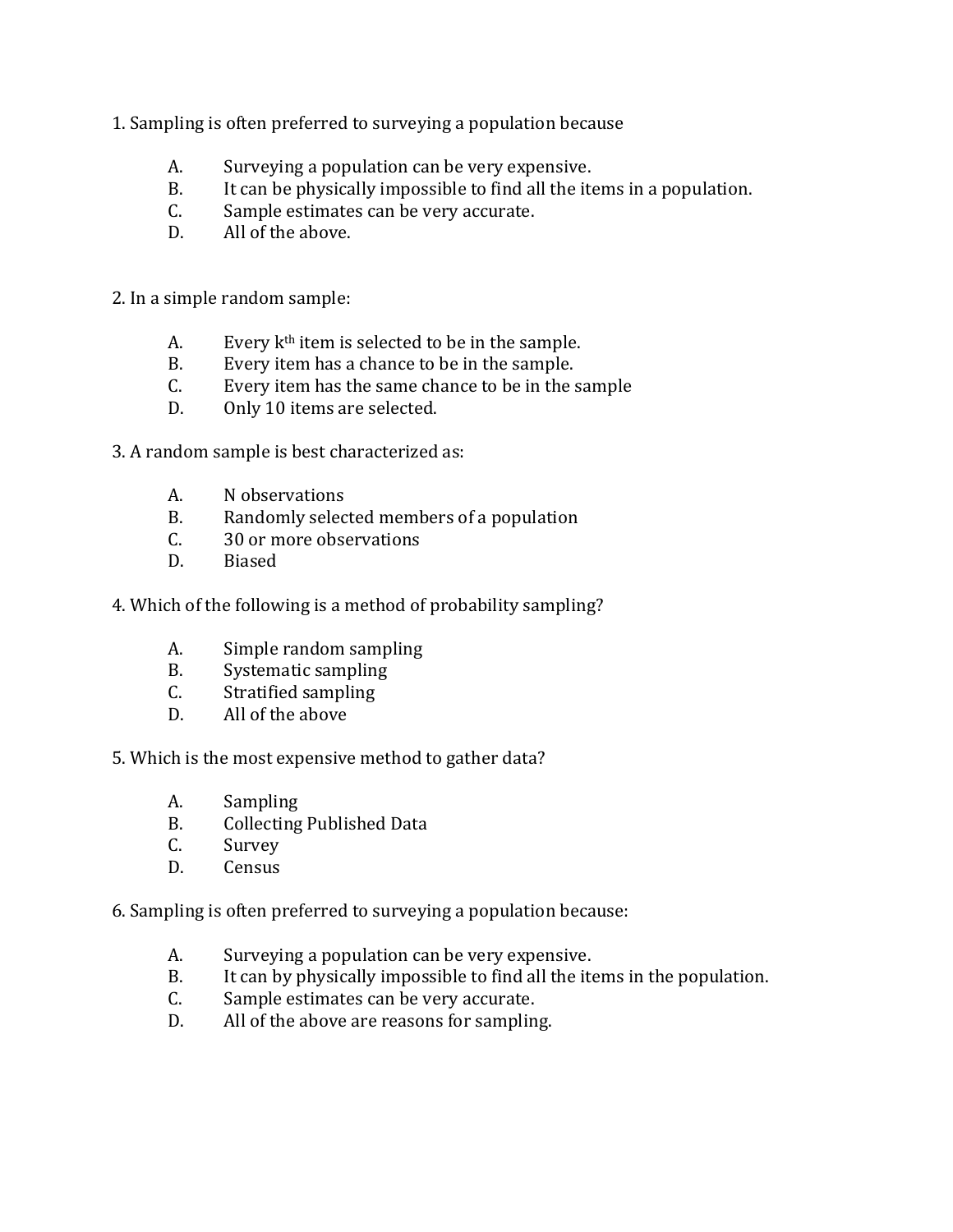7. Name the Sampling method used in each:

| Bank: | (A) Simple Random, (B) Systematic, |                              | (C) Cluster, | (D) Stratified,                      |  |
|-------|------------------------------------|------------------------------|--------------|--------------------------------------|--|
|       | (E) Non-Random,                    | (F) Convenience, (G) Census, |              | (H) Self-Selected<br>(aka Voluntary) |  |

- a A research chooses the 10 best students from a math class in each of 6 grade levels.
- b\_\_\_\_\_ A researcher chooses 10 students randomly from a math classroom in each of 6 grade levels.
- c himannouncement for a survey is mentioned at a movie theater. Anyone who chooses to participate can.
- d\_\_\_\_\_ A phone company uses a computer to choose customers for a satisfaction survey. 5% of each region are chosen randomly.
- e\_\_\_\_\_ Every fifth person to buy gasoline is asked about their automobile.
- f\_\_\_\_ Every student in the NWU Advantage program is selected to fill out a survey on their thoughts about the program.

**Administrators of the fire department are concerned about the possibility of implementing a new property tax to raise money needed to replace old equipment. They decide to check on public opinion by having a random sample of the city's population. Several plans for choosing the sample are proposed. Match each with the name of the Strategy (use the same bank at the top).** 

- \_\_\_\_ g. The city has five property classifications: single family, apartments, condos, temporary housing (hotel/campground), and retail. Randomly select ten residents from each classification
- \_\_\_\_h. Each property owner has a 5-digit ID number. Use a random number table to choose 40.
- \_\_\_\_i. At the start of each week, survey every tenth person who arrives at the city park.
- \_\_\_\_j. Randomly select a housing classification and survey all people who live in that type.
- k. Have each firefighter survey 10 of his/her neighbors.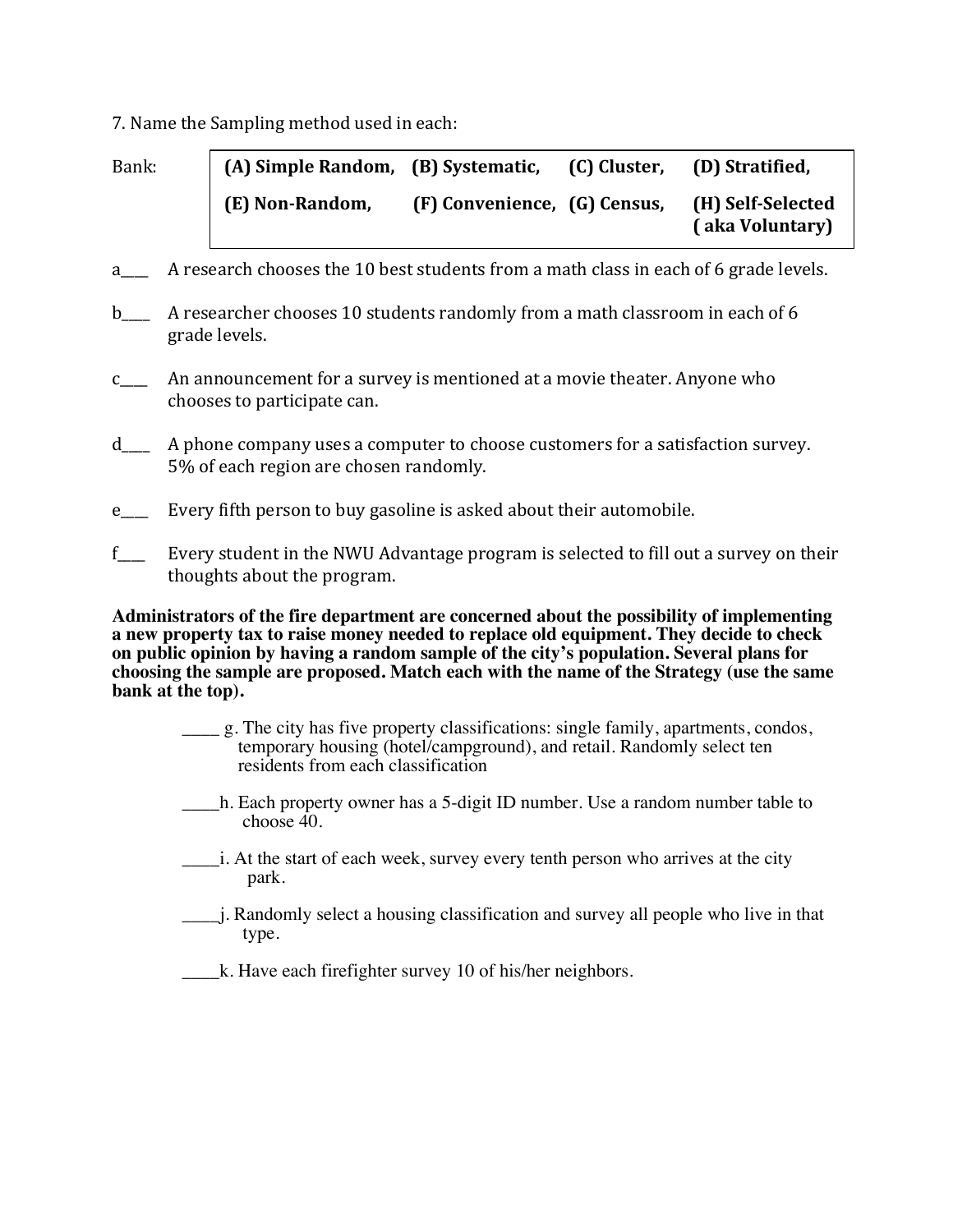8. If we want to sample 8 people from a population of 64 and if we decide to use a systematic approach starting at the  $7<sup>th</sup>$  person, then the final sample would contain

- A.  $7, 8, 9, 10, 11, 12, 13, 14$
- B. 7, 16, 23, 31, 39, 47, 55, 63
- $C.$  7, 15, 23, 31, 39, 47, 55, 63
- D. 8, 16, 24, 32, 40, 48, 56, 64

9. What type of survey is used to measure the entire target population?

- A. Random sample
- B. Census
- C. Non-probability sample
- D. None of the above

10. Suppose the state decides to randomly test high school wrestlers for steroid use. There are 16 teams in the league, and each team has 20 wrestlers. State investigators plan to test 32 of these athletes by randomly choosing two wrestlers from each teach. Is this a SRS (simple random sample)?

- A) Yes, because the wrestlers were chosen at random.
- B) Yes, because each wrestler is equally likely to be chosen.
- C) Yes, because stratified samples are a type of SRS.
- D) No, because not all possible groups of  $32$  wrestlers could have been in the sample
- E) No, because a random sample of teams was not first chosen.

| 37100 | 62492 | 63642 | 47638 | 13925 | 80113 | 88067 | 42575 | 44078 | 62703 |
|-------|-------|-------|-------|-------|-------|-------|-------|-------|-------|
| 53406 | 13855 | 38519 | 29500 | 62479 | 01036 | 87964 | 44498 | 07793 | 21599 |
| 55172 | 81556 | 18856 | 59043 | 64315 | 38270 | 25677 | 01965 | 21310 | 28115 |
| 40353 | 84807 | 47767 | 46890 | 16053 | 32415 | 60259 | 99788 | 55924 | 22077 |
| 18899 | 09612 | 77541 | 57675 | 70153 | 41179 | 97535 | 82889 | 27214 | 03482 |
| 68141 | 25340 | 92551 | 11326 | 60939 | 79355 | 41544 | 88926 | 09111 | 86431 |
| 51559 | 91159 | 81310 | 63251 | 91799 | 41215 | 87412 | 35317 | 74271 | 11603 |
| 92214 | 33386 | 73459 | 79359 | 65867 | 39269 | 57527 | 69551 | 17495 | 91456 |
|       |       |       |       |       |       |       |       |       |       |
| 15089 | 50557 | 33166 | 87094 | 52425 | 21211 | 41876 | 42525 | 36625 | 63964 |
| 96461 | 00604 | 11120 | 22254 | 16763 | 19206 | 67790 | 88362 | 01880 | 37911 |
| 28177 | 44111 | 15705 | 73835 | 69399 | 33602 | 13660 | 84342 | 97667 | 80847 |
| 66953 | 44737 | 81127 | 07493 | 07861 | 12666 | 85077 | 95972 | 96556 | 80108 |
| 19712 | 27263 | 84575 | 49820 | 19837 | 69985 | 34931 | 67935 | 71903 | 82560 |
| 68756 | 64757 | 19987 | 92222 | 11691 | 42502 | 00952 | 47981 | 97579 | 93408 |
| 75022 | 65332 | 98606 | 29451 | 57349 | 39219 | 08585 | 31502 | 96936 | 96356 |

## **TABLE 3 - RANDOM DIGITS**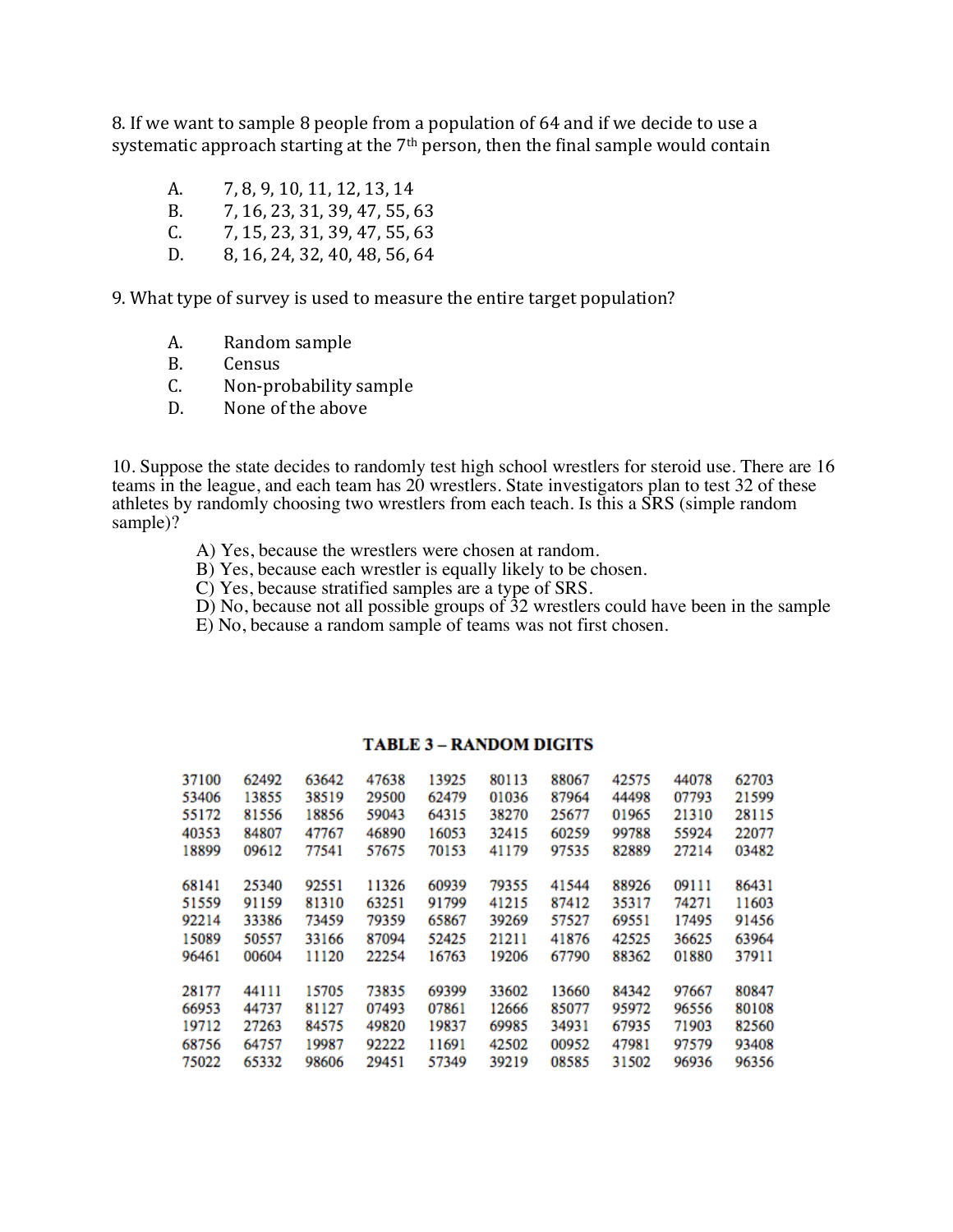11. Given: 2015 Daytona 500 Final Practice Speed data. Use the previous page with random numbers to "draw" a random sample of 5 drivers. Find the mean of the sample.

Clearly explain / show your work (process) in how you selected your random sample. Also show your work in getting the mean!

Use the space below to do you work:

| Pos            | Car         | Driver               | Time   | Speed   |
|----------------|-------------|----------------------|--------|---------|
| 1              | 11          | Denny Hamlin         | 44.531 | 202.106 |
| $\overline{2}$ | 5           | Kasey Kahne          | 44.549 | 202.025 |
| 3              | 16          | Greg Biffle          | 44.587 | 201.853 |
| 4              | 9           | Sam Hornish Jr.      | 44.595 | 201.816 |
| 5              | 34          | David Ragan          | 44.618 | 201.712 |
| 6              | 6           | <b>Trevor Bayne</b>  | 44.71  | 201.297 |
| 7              | 18          | Kyle Busch           | 44.711 | 201.293 |
| 8              | 17          | Ricky Stenhouse Jr.  | 44.755 | 201.095 |
| 9              | 95          | Michael McDowell     | 44.771 | 201.023 |
| 10             | 43          | Aric Almirola        | 44.776 | 201.001 |
| 11             | 14          | <b>Tony Stewart</b>  | 44.841 | 200.709 |
| 12             | 19          | Carl Edwards         | 44.877 | 200.548 |
| 13             | 24          | Jeff Gordon          | 44.898 | 200.454 |
| 14             | 4           | Kevin Harvick        | 44.958 | 200.187 |
| 15             | 42          | Kyle Larson          | 45.06  | 199.734 |
| 16             | 15          | Clint Bowyer         | 45.063 | 199.72  |
| 17             | 20          | Matt Kenseth         | 45.093 | 199.588 |
| 18             | 78          | Martin Truex Jr.     | 45.362 | 198.404 |
| 19             | 13          | Casey Mears          | 45.37  | 198.369 |
| 20             | 33          | Ty Dillon(i)         | 45.392 | 198.273 |
| 21             | 40          | Landon Cassill       | 45.393 | 198.268 |
| 22             | 31          | Ryan Newman          | 45.402 | 198.229 |
| 23             | 27          | Paul Menard          | 45.403 | 198.225 |
| 24             | 46          | Michael Annett       | 45.544 | 197.611 |
| 25             | 51          | Justin Allgaier      | 45.801 | 196.502 |
| 26             | 88          | Dale Earnhardt Jr.   | 46.027 | 195.537 |
| 27             | 38          | David Gilliland      | 46.055 | 195.419 |
| 28             | 35          | Cole Whitt           | 46.288 | 194.435 |
| 29             | 48          | Jimmie Johnson       | 46.378 | 194.058 |
| 30             | 41          | Regan Smith(i)       | 46.473 | 193.661 |
| 31             | $\mathbf 1$ | Jamie McMurray       | 46.725 | 192.616 |
| 32             | 3           | <b>Austin Dillon</b> | 46.727 | 192.608 |
| 33             | 32          | <b>Bobby Labonte</b> | 47.282 | 190.347 |
| 34             | 83          | Johnny Sauter(i)     | 47.872 | 188.001 |
| 35             | 23          | J.J. Yeley(i)        | 47.978 | 187.586 |